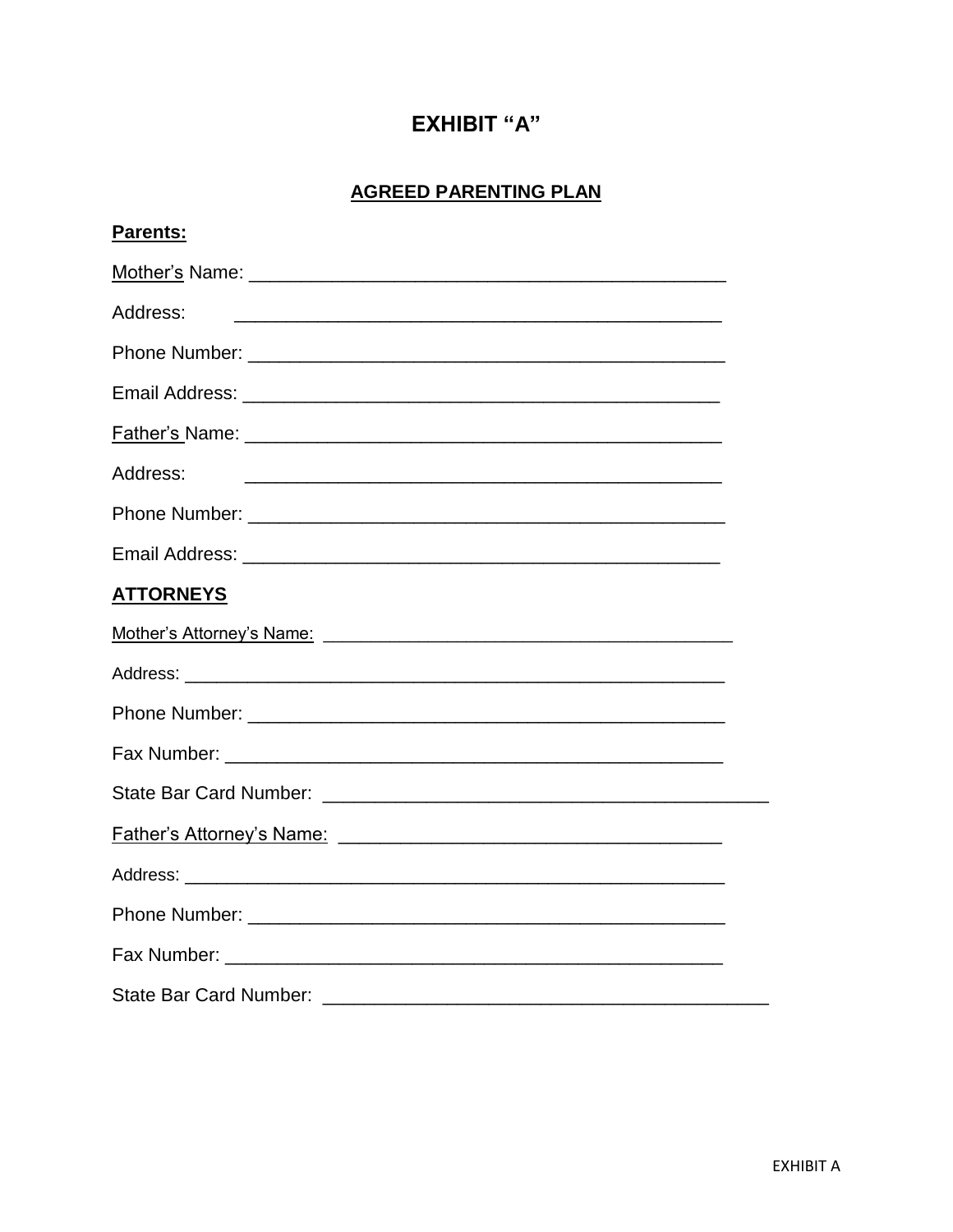### **AMICUS ATTORNEY**

| <b>CHILDREN</b>                               |                        |
|-----------------------------------------------|------------------------|
| <b>Name</b>                                   | Date of Birth          |
|                                               |                        |
|                                               |                        |
|                                               |                        |
|                                               |                        |
|                                               | <b>CONSERVATORSHIP</b> |
| $Point$ Managing Conservators $\overline{OR}$ |                        |

| Joint Managing Conservators OR                                 |
|----------------------------------------------------------------|
| (specify Mother or Father) appointed Sole Managing Conservator |
| (specify Mother or Father) appointed Possessory Conservator    |

AT ALL TIMES- Mother and Father shall each have the following rights: (TFC 153.073)

- 1. The right to receive information from any other conservator of the child(ren) concerning the health, education, and welfare of the children.
- 2. The right to confer with the other parent to the extent possible before making a decision concerning the health, education and welfare of the child(ren).
- 3. The right of access to medical, dental, psychological, and educational records of the child(ren).
- 4. The right to consult with a physician, dentist, or psychologist of the child(ren).
- 5. The right to consult with school officials concerning the child(ren)s welfare and educational status, including school activities.
- 6. The right to attend school activities.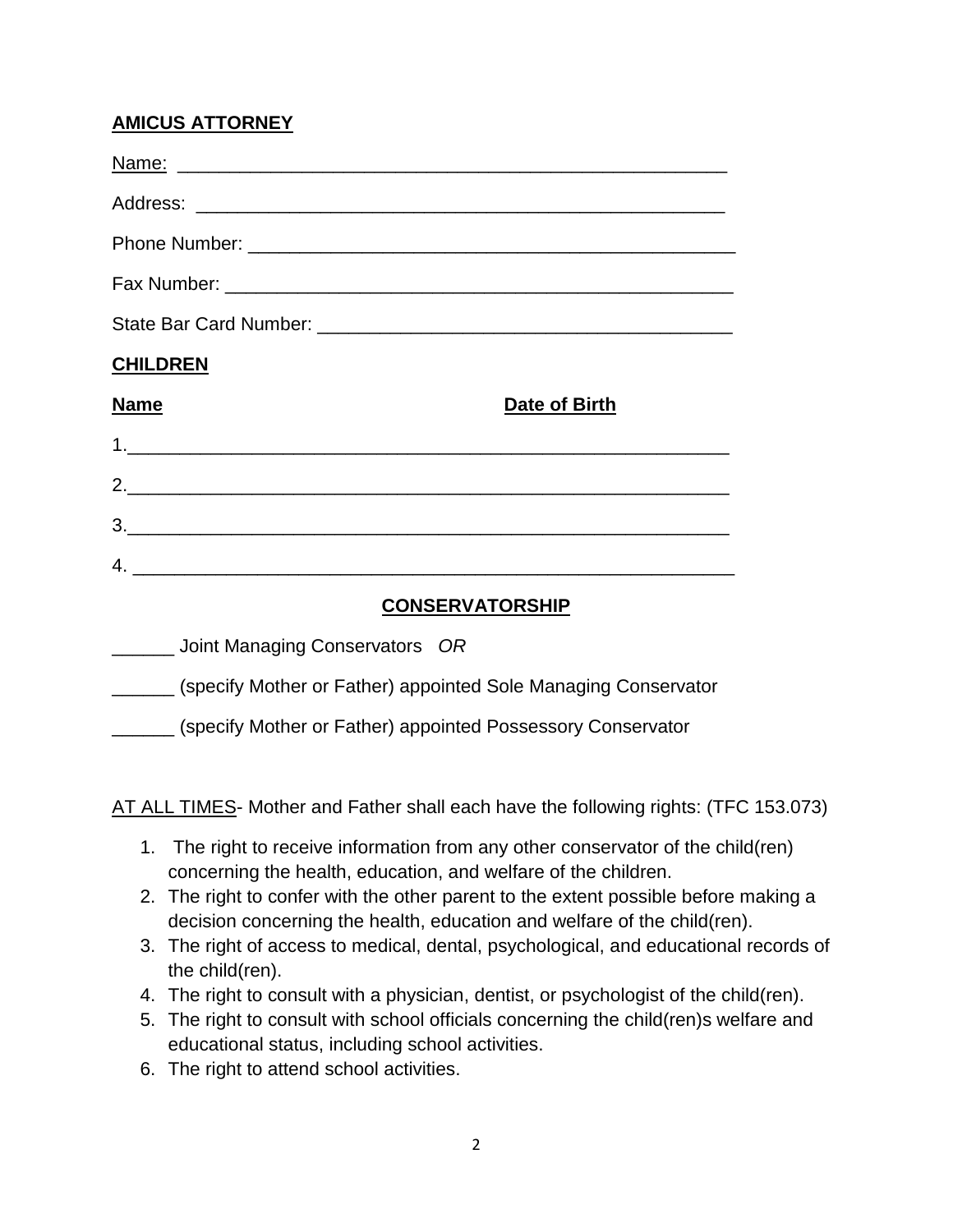- 7. The right to be designated on the child(ren)s records as a person to be notified in case of an emergency.
- 8. The right to consent to medical, dental, and surgical treatment during an emergency involving an immediate danger to the health and safety of the child(ren).
- 9. The right to manage the estate of the child(ren) to the extent the estates have been created by the parent or the parent's family.

AT ALL TIMES – Mother and Father shall each have the following duties (TFC 153.076)

- 1. The duty to inform the other conservator of the child(ren) in a timely manner of significant information concerning the health, education and welfare of the child(ren).
- 2. The duty to inform the other conservator of the child(ren) if the conservator resides with for at least 30 days, marries, or intends to marry a person who the conservator knows (1) is registered as a sex offender under Chapter 62 of Code of Criminal Procedure, or (2) is currently charged with an offense for which on conviction the person would be required to register under that chapter. The notice required to be made must be made as soon as practicable but not later than the  $40<sup>th</sup>$  day after the date the conservator of the child(ren) begins to reside with the person or the  $10<sup>th</sup>$  day after the date the marriage occurs, as appropriate. The notice must include a description of the offense that is the basis of the person's requirement to register as a sex offender or of the offense with which the person is charged. A conservator commits an offense if the conservator fails to provide notice in the manner required.

DURING THEIR RESPECTIVE PARENTING TIMES – Mother and Father shall have the following rights and duties (TFC 153.074)

- 1. The duty of care, control, protection, and reasonable discipline of the child/ren.
- 2. The duty to support the child/ren, including providing the child/ren with clothing, food, shelter, and medical and dental care not involving invasive procedure.
- 3. The right to consent for the child to medical and dental care not involving and invasive procedure.
- 4. The right to direct the moral and religious training of the child/ren.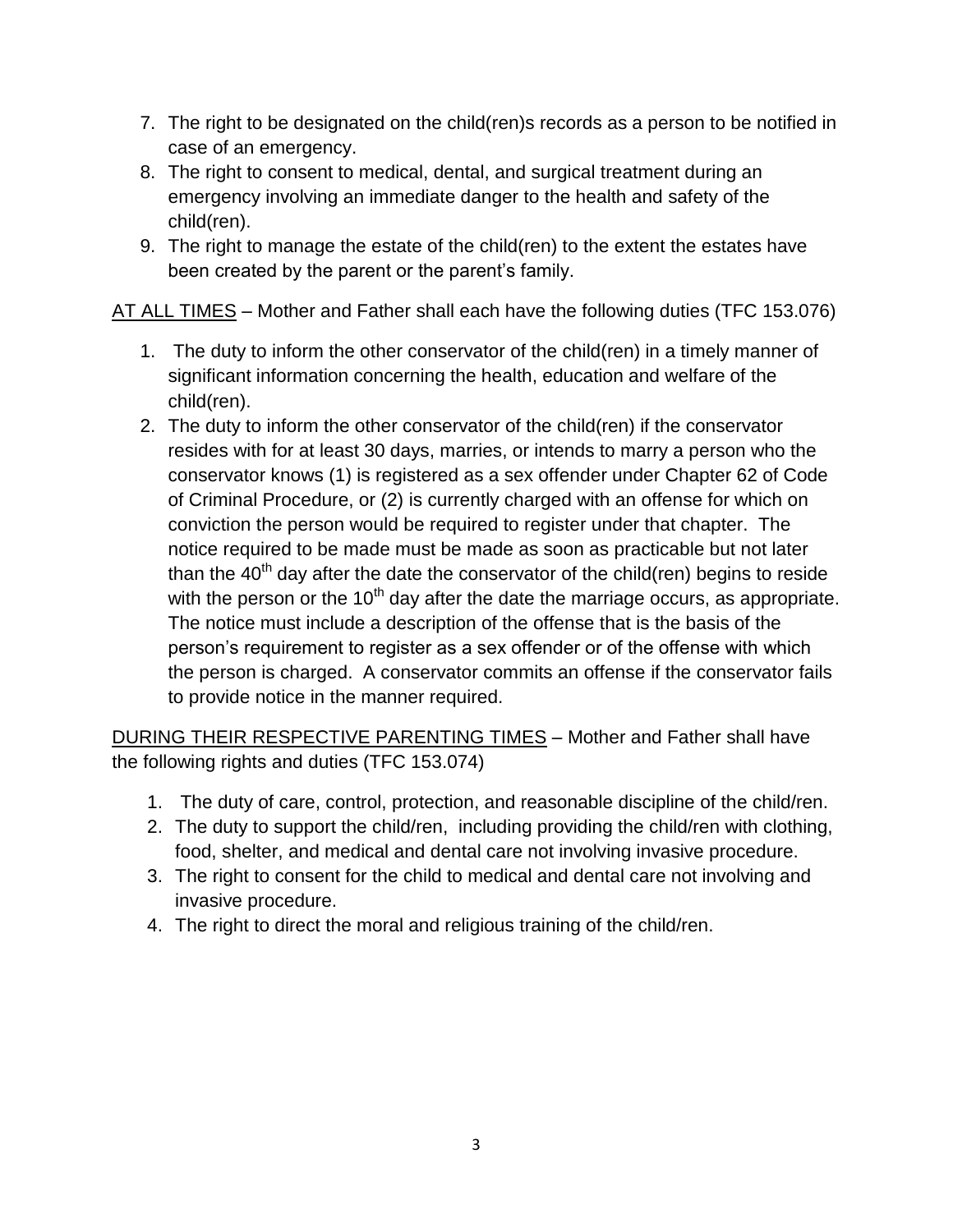### **ADDITIONAL RIGHTS AND DUTIES OF MOTHER AND FATHER**

#### **TFC 151.001 & TFC 153.133**

| 1. Joint Managing Conservators (JMC)<br>Primary residence determined by: ___ Mother ___ Father ___ Neither<br>the child/ren's residence. If a restriction exists, the geographic area is<br>____Fort Bend County / _____ counties contiguous to Fort Bend County. |  |  |  |
|-------------------------------------------------------------------------------------------------------------------------------------------------------------------------------------------------------------------------------------------------------------------|--|--|--|
| 2. DUTY to make periodic child support payments.                                                                                                                                                                                                                  |  |  |  |
| _____ Exclusively to: ______ Mother ______ Father                                                                                                                                                                                                                 |  |  |  |
| 3. RIGHT to receive and give receipt for payments for the support of the child/ren<br>and to hold or disburse funds for the benefit of the child.                                                                                                                 |  |  |  |
|                                                                                                                                                                                                                                                                   |  |  |  |
| 4. RIGHT to consent to medical and dental care, and surgical treatment;                                                                                                                                                                                           |  |  |  |
|                                                                                                                                                                                                                                                                   |  |  |  |
| _____ Independently to: _____ Mother ______ Father                                                                                                                                                                                                                |  |  |  |
| Lackson Mother Constants and Testing to: The Mother Constant Constant Constant Constant Constant Constant Const                                                                                                                                                   |  |  |  |
| *In the event the parties are unable to agree, decision shall be made by:                                                                                                                                                                                         |  |  |  |
| 5. RIGHT to consent to psychiatric and psychological treatment;                                                                                                                                                                                                   |  |  |  |
| _____ Exclusively to: ______ Mother ______ Father                                                                                                                                                                                                                 |  |  |  |
| _____ Independently to: _____ Mother ______ Father                                                                                                                                                                                                                |  |  |  |
| ____ *Jointly to: _________ Mother _______ Father                                                                                                                                                                                                                 |  |  |  |
| *In the event the parties are unable to agree, decision shall be made by:                                                                                                                                                                                         |  |  |  |
| 6. RIGHT to represent the child/ren in legal action and to make other decisions of                                                                                                                                                                                |  |  |  |
| substantial legal significance concerning the child/ren.                                                                                                                                                                                                          |  |  |  |
| Exclusively to:<br>_____ Mother _______ Father<br>$\mathcal{L}^{\text{max}}$                                                                                                                                                                                      |  |  |  |
| Independently to: _____ Mother ______ Father<br>$\overline{\phantom{a}}$                                                                                                                                                                                          |  |  |  |
| ____ *Jointly to: _________ Mother _______ Father<br>*In the event parties are unable to agree, decision shall be made by:                                                                                                                                        |  |  |  |
|                                                                                                                                                                                                                                                                   |  |  |  |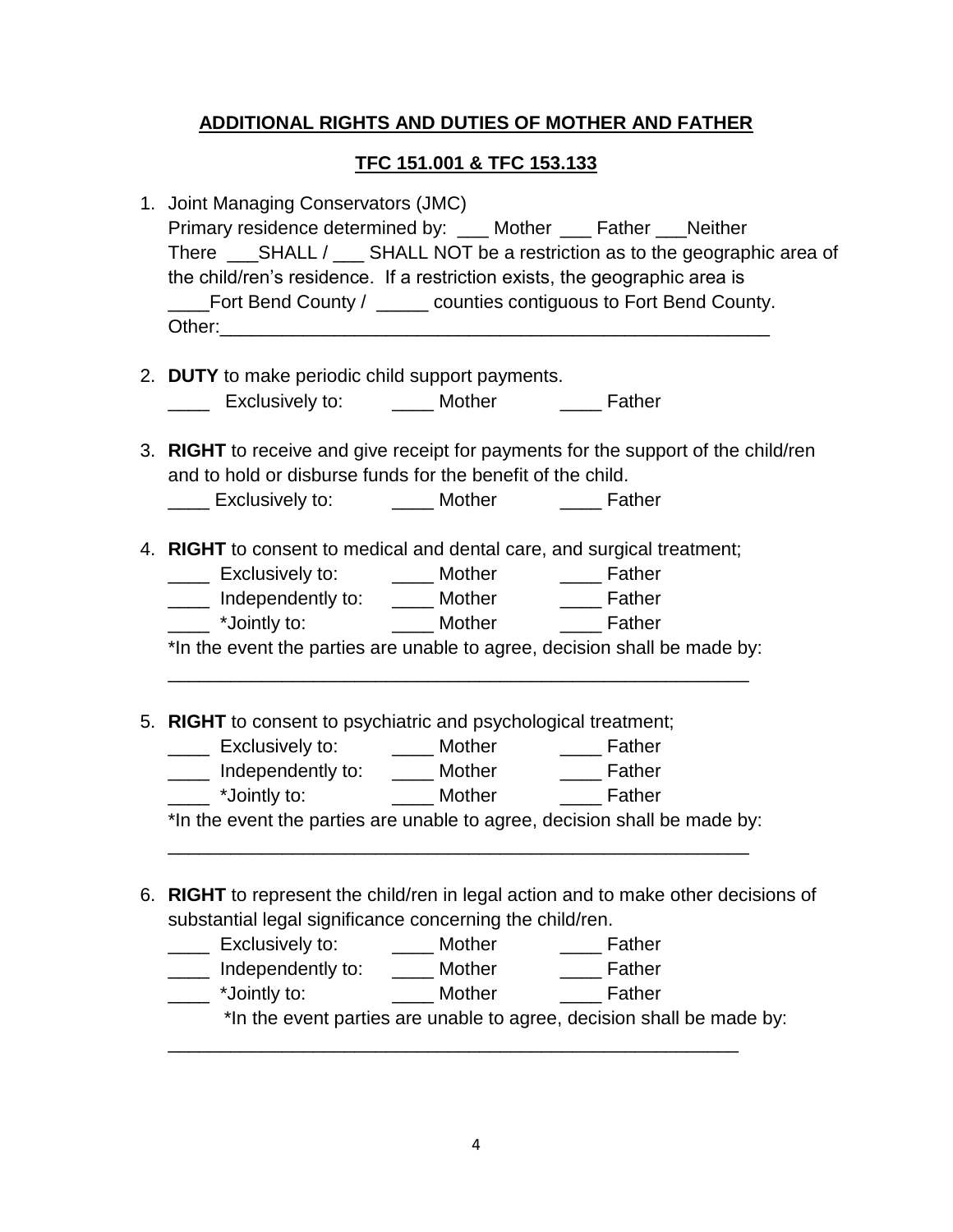7. **RIGHT** to consent to marriage and enlistment in the armed forces of the United States;

| Exclusively to:                                                       | <b>Mother</b> | Father                                                                |
|-----------------------------------------------------------------------|---------------|-----------------------------------------------------------------------|
| Independently to:                                                     | Mother        | Father                                                                |
| *Jointly to:                                                          | <b>Mother</b> | Father                                                                |
| *In the event parties are unable to agree, decision shall be made by: |               |                                                                       |
|                                                                       |               |                                                                       |
|                                                                       |               |                                                                       |
|                                                                       |               |                                                                       |
|                                                                       |               |                                                                       |
| Exclusively to:                                                       | Mother        | Father                                                                |
| Independently to:                                                     | Mother        | Father                                                                |
| *Jointly to:                                                          | Mother        | Father                                                                |
| 8. RIGHT to make decisions concerning the child(ren)s education;      |               | *In the event parties are unable to agree, decision shall be made by: |

9. **RIGHT** to the services and earning of the child, except as provided in Section 264.011;

| Exclusively to:                                                       | Mother | Father |
|-----------------------------------------------------------------------|--------|--------|
| Independently to:                                                     | Mother | Father |
| *Jointly to:                                                          | Mother | Father |
| *In the event parties are unable to agree, decision shall be made by: |        |        |

\_\_\_\_\_\_\_\_\_\_\_\_\_\_\_\_\_\_\_\_\_\_\_\_\_\_\_\_\_\_\_\_\_\_\_\_\_\_\_\_\_\_\_\_\_\_\_\_\_\_\_\_\_\_\_

10.**DUTY**, except when a guardian of the child's estate has been appointed, to manage the estate of the child, including the right as an agent of the child to act in relation to the child's estate if the child's action is required by a state, the U.S. or a foreign government.

| Exclusively to:   | Mother | Father |
|-------------------|--------|--------|
| Independently to: | Mother | Father |
| *Jointly to:      | Mother | Father |

\*In the event parties are unable to agree, decision shall be made by: \_\_\_\_\_\_\_\_\_\_\_\_\_\_\_\_\_\_\_\_\_\_\_\_\_\_\_\_\_\_\_\_\_\_\_\_\_\_\_\_\_\_\_\_\_\_\_\_\_\_\_\_\_\_\_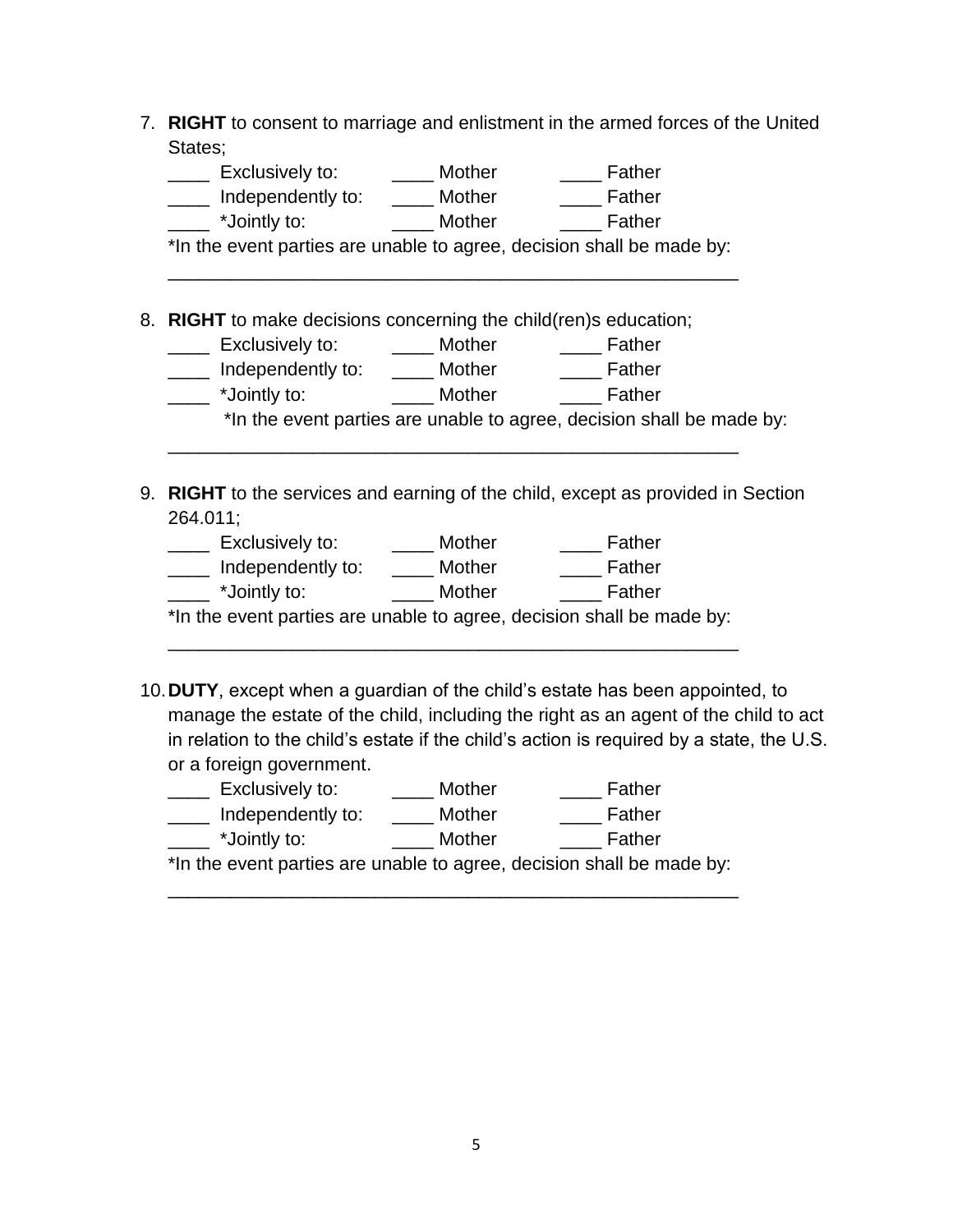#### **CHILD SUPPORT**:

\_\_\_\_\_\_\_\_\_\_\_\_\_\_\_\_\_\_\_\_\_ (*Specify Mother or Father)* shall pay child support to \_\_\_\_\_\_\_\_\_\_\_\_\_\_\_\_\_\_\_\_\_ (*Specify Mother or Father).*

**EXAMPLE 10** and the same of the same of the same of the same of the same of the same of the same of the same of the same of the same of the same of the same of the same of the same of the same of the same of the same of t and continuing on the \_\_\_\_\_\_\_\_\_\_\_\_\_\_\_\_ day of each month thereafter.

\$\_\_\_\_\_\_\_\_ Semi Monthly (two times each month)

\$\_\_\_\_\_\_\_\_\_\_\_\_ Every Two Weeks beginning

\$\_\_\_\_\_\_\_\_ Weekly

### **All child support payments shall be paid through the Texas Child Support State Disbursement Unit, P. O. Box 659791, San Antonio, Texas 78265-9791.**

#### **INCOME WITHHOLDING ORDER:**

**WHILT** will be signed by Court AND served on Employer

\_\_\_\_ will be signed by Court but WILL NOT be served on Employer unless child support is delinquent.

### **Child Support will be reduced as follows** (Complete as applicable)

\$\_\_\_\_\_\_\_\_\_\_ when 1 child is no longer eligible to receive child support.

\$\_\_\_\_\_\_\_\_\_\_ when any 2 children are no longer eligible to receive child support

\$\_\_\_\_\_\_\_\_\_\_when any 3 children are no longer eligible to receive child support.

Add additional if necessary.

### **HEALTH INSURANCE**

\_\_\_\_\_\_\_\_\_\_\_\_\_\_\_\_\_\_ (*Specify Mother or Father)* shall provide health insurance for the child/ren. CHECK ONE OF THE FOLLOWING:

\_\_\_\_\_ By carrying health insurance on the child/ren through his/her employment. If health insurance is not available through his/her employment, then by reimbursing the other party for the health insurance available through the other party's employment. If health insurance is not available through either party's employment, then by obtaining private health insurance. If he/she fails to meet this obligation, then the other party may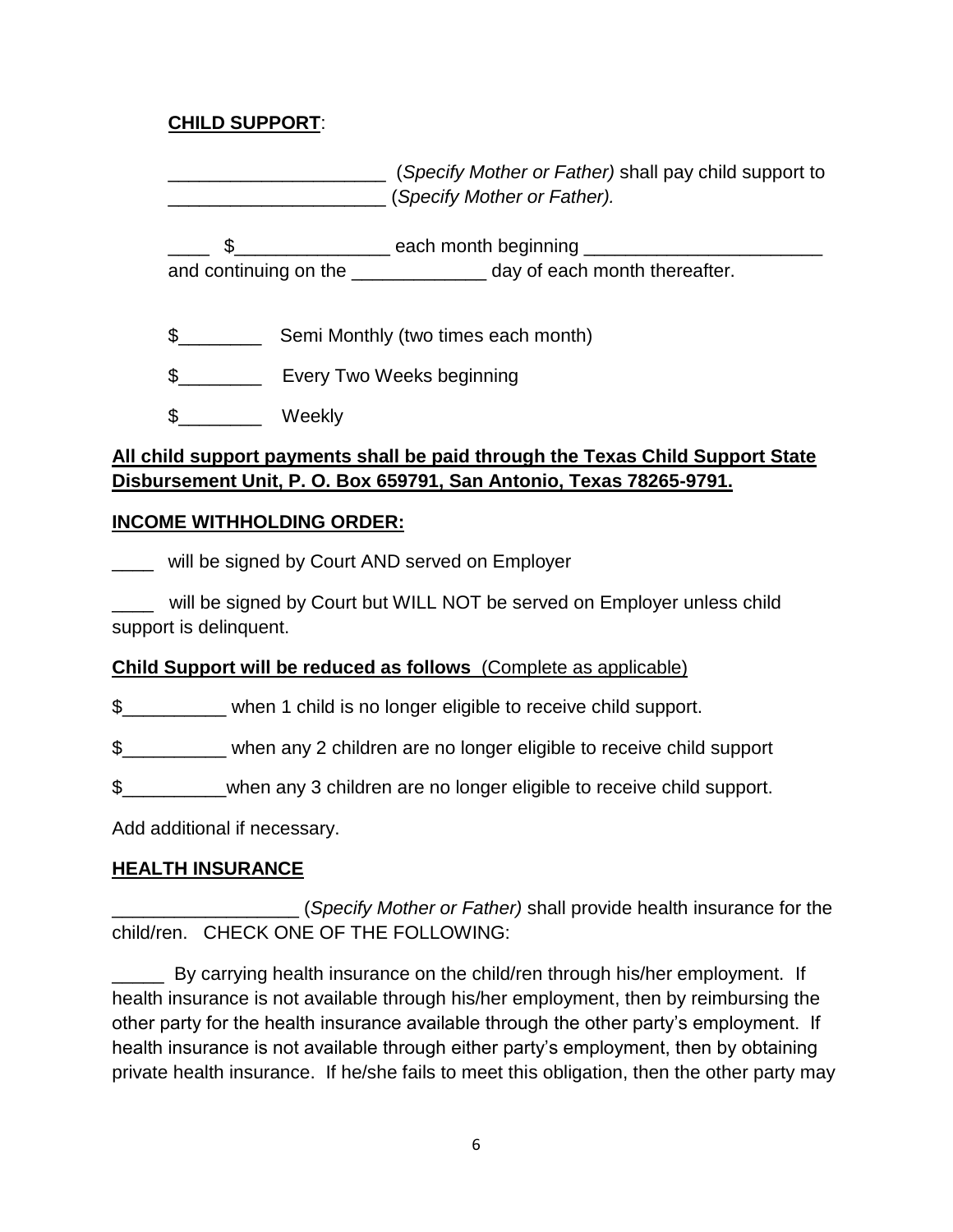obtain health insurance for the child/ren and shall have the right to be reimbursed by the party responsible for providing health insurance.

OR

\_\_\_\_\_ by reimbursing the other party for carrying health insurance on the child/ren.

### **UNINSURED MEDICAL EXPENSES**

\_\_\_\_\_\_\_% Mother

\_\_\_\_\_\_\_% Father

Other:

### **PARENTING TIME WITH CHILDREN (INCORPORATING STANDARD POSSESSION ORDER (TFC 153.311-153.317) AND OTHER OPTIONS**

Party "A" – parent with right to designate the primary residence: \_\_\_ Mother \_\_\_Father

Party "B" –other parent conservator.

Mother and Father shall have possession of the child/ren at any and all times mutually agreed to in advance by the parties and, in the absence of mutual agreement, shall have possession of the child/ren as set out below.

If Parties Reside 100 miles or less apart:

Weekend during the school year, Party "B" shall have the right to possession of the child/ren on weekends on first, third and fifth Fridays of each month

Beginning: \_\_\_\_ 6:00 p.m.

\_\_\_\_ the time school is regularly dismissed or

Ending: \_\_\_\_\_\_\_\_\_\_ 6:00 p.m. on the following Sunday

the time school resumes on the following Monday

\_\_\_\_\_\_\_\_\_\_\_\_\_\_\_\_\_\_\_\_\_\_\_\_\_\_\_\_\_\_\_\_\_\_\_\_\_\_\_\_\_\_\_\_\_\_\_\_\_\_\_\_\_

\_\_\_\_\_\_\_\_\_\_\_\_\_\_\_\_\_\_\_\_\_\_\_\_\_\_\_\_\_\_\_\_\_\_\_\_\_\_\_\_\_\_\_\_\_\_\_\_\_\_\_\_\_

WEEKENDS EXTENDED BY HOLIDAY – If a weekend period of possession of Party "B" coincides with a school holiday during the regular school term or with a federal, state, or local holiday during the summer months when school is not in session, the weekend period of possession shall begin, if applicable at;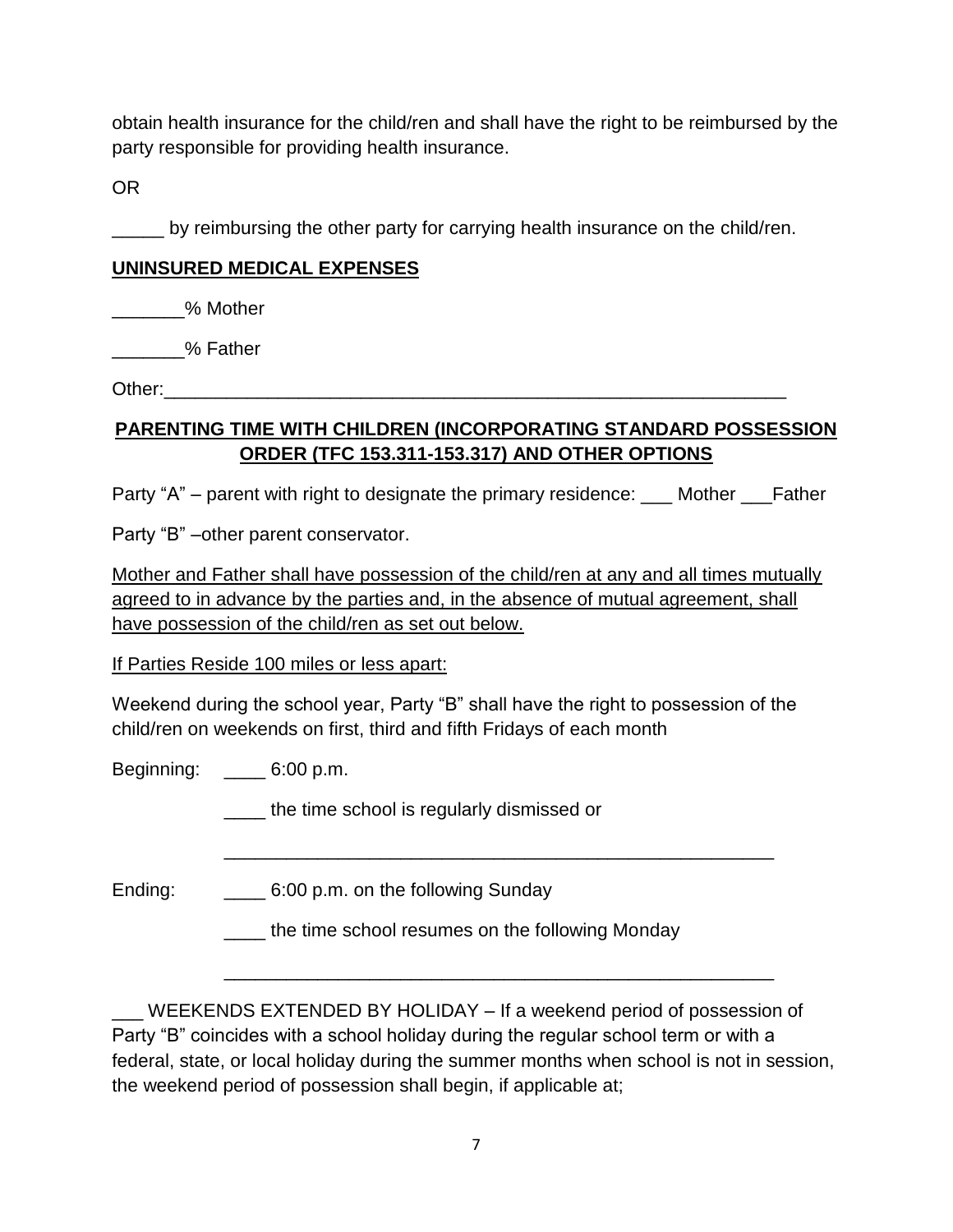$\frac{6:00 \text{ p.m.}}{2}$ 

the time school is regularly dismissed; OR

**THURSDAYS –** Party "B" shall have the right to possession of the child/ren on Thursdays of each week during the regular school term

\_\_\_\_\_\_\_\_\_\_\_\_\_\_\_\_\_\_\_\_\_\_\_\_\_\_\_\_\_\_\_\_\_\_\_\_\_\_\_\_\_\_\_\_\_\_\_\_\_\_\_\_\_\_\_.

\_\_\_\_\_\_\_\_\_\_\_\_\_\_\_\_\_\_\_\_\_\_\_\_\_\_\_\_\_\_\_\_\_\_\_\_\_\_\_\_\_\_\_\_\_\_\_\_\_\_\_\_\_\_\_.

\_\_\_\_\_\_\_\_\_\_\_\_\_\_\_\_\_\_\_\_\_\_\_\_\_\_\_\_\_\_\_\_\_\_\_\_\_\_\_\_\_\_\_\_\_\_\_\_\_\_\_\_\_\_\_.

Beginning:

 $\frac{1}{2}$  6:00 p.m.

\_\_\_\_\_ the time school is regularly dismissed; OR

Ending:

 $8 \text{ p.m.}$ 

the time school resumes on the following Friday; OR

## *THE FOLLOWING PROVISIONS GOVERN POSSESSION OF THE CHILD/REN FOR VACATIONS AND SPECIFIC HOLIDAYS AND SUPERCEDE CONFLICTING WEEKEND AND THURSDAY OR REGULAR WEEKDAY PERIODS OF POSSESSION.*

#### **CHRISTMAS**: School dismissed to December 28

Party "B" - Even-numbered years – on the day child/ren is/are dismissed from school for the Christmas school vacation and ending at noon on December 28. Party "A" shall have same possession for the same period in odd- numbered years.

#### CHRISTMAS: BEGINNING NOON ON DECEMBER 28

Party "B" shall have possession of the child/ren in odd-numbered years beginning at noon on December 28 and ending at

\_\_\_\_ 6:00 p.m. on the day before school resumes

the time school resumes; OR

\_\_\_\_\_\_\_\_\_\_\_\_\_\_\_\_\_\_\_\_\_\_\_\_\_\_\_\_\_\_\_\_\_\_\_\_\_\_\_\_\_\_\_\_\_\_\_\_\_\_\_ after that vacation and

Party "A" shall have possession for the same period in even-numbered years.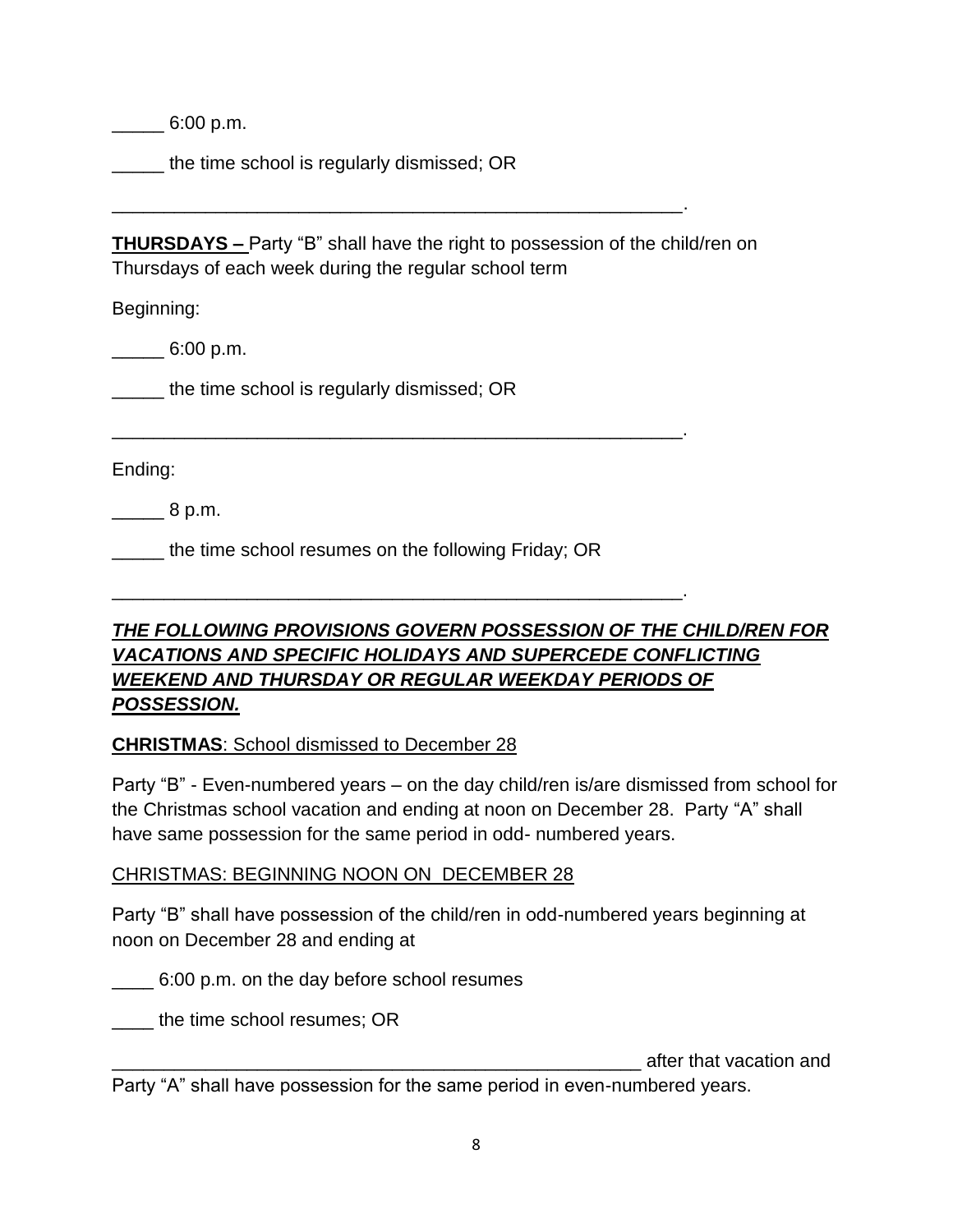#### **THANKSGIVING**

Party "B" shall have possession of the child/ren in odd-numbered years beginning:

 $\frac{6:00 \text{ p.m.}}{2}$ 

\_\_\_\_ the time school is regularly dismissed or \_\_\_\_\_\_\_\_\_\_\_\_\_\_\_\_\_\_\_\_\_\_\_\_\_\_\_\_

on the day the child/ren is/are dismissed from school before Thanksgiving and ending at

\_\_\_\_ 6:00 p.m. on the following Sunday

\_\_\_\_ the time school resumes or \_\_\_\_\_\_\_\_\_\_\_\_\_\_\_\_\_\_\_\_\_\_\_\_\_\_\_\_\_\_\_\_\_\_\_\_\_\_\_ after that vacation. Party "A" shall have possession for the same period in even-numbered years.

**SPRING VACATION** – Party "B" shall have possession of the child/ren in evennumbered years beginning at:

 $\frac{6:00 \text{ p.m.}}{2}$ 

\_\_\_\_ the time school is regularly dismissed

on the day the child/ren is/are dismissed from school for the school's spring vacation and ending at:

\_\_\_\_ 6:00 p.m. on the day before school resumes

\_\_\_\_ the time school resumes after that vacation.

Party "A" shall have possession for the same period in odd-numbered years.

#### **SUMMER**

Party "B" – with written notice by April 1specifying the extended period or periods of possession, Party "B" shall have possession of the child/ren for 30 days beginning not earlier than the day after the child/rens' school is dismissed for the summer vacation and ending not later than 7 days before school resumes at the end of the summer vacation, to be exercised not more than 2 separate periods of at least 7 consecutive days. If Party "B" does not give by Party "A" written notice by April 1 of each year specifying periods of possession, Party "B" shall have possession of the child/ren for 30 consecutive days beginning 6:00 p.m. on July 1 and ending at 6:00 p.m. on July 31.

Party "A" visit during Party "B's" Summer – If Party "A" gives Party "B" written notice by April 15 of each year, Party "A" shall have possession of the child/ren on one weekend beginning Friday at 6:00 p.m. and ending at 6:00 p.m. the following Sunday during one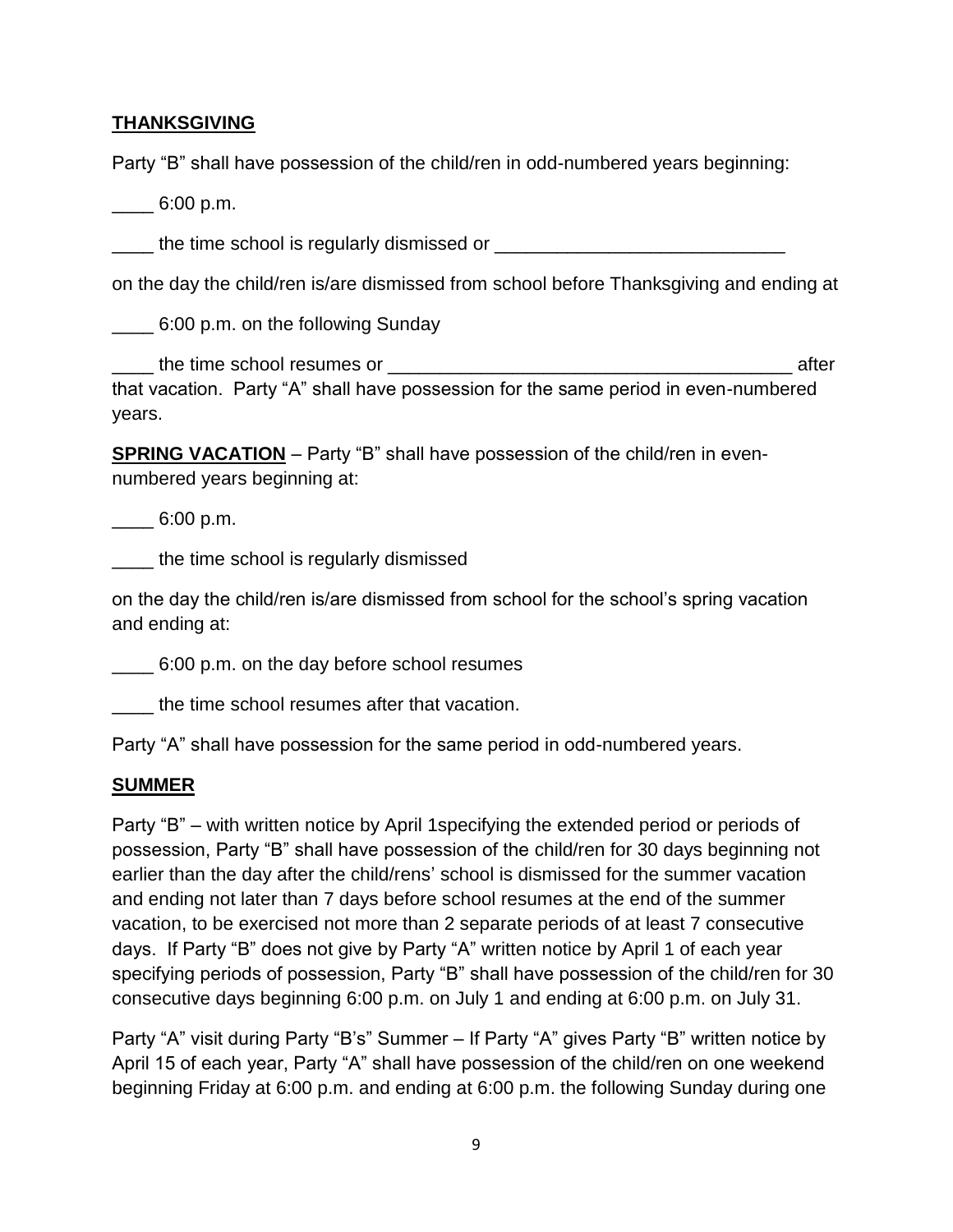extended period of summer possession by Party "B"; provided, however, that Party "A" picks up the children from Party "B" and returns the children to the same place.

SUMMER FOR PARTY "A' – If Party "A" gives Party "B" written notice by April 15 of each year or gives Party "B" 14 days' written notice on or after April 16 of each year, Party "A" may designate one weekend beginning not earlier than the day after the children's school is dismissed for the summer vacation and ending not later than 7 days before school resumes at the end of the summer vacation, during which an otherwise scheduled weekend period of possession by Party "B" will not take place; provided that the weekend designated does not interfere with Party "B's" period or periods of extended summer possession or with Father's Day if Party "B" is the father of the children.

**CHILDREN'S BIRTHDAY** – The party not otherwise entitled under this order to present possession of a child on the child's birthday shall have possession of the child

\_\_\_\_\_\_ (and if desired) other siblings

Beginning

 $\frac{1}{2}$  6:00 p.m. on that day

\_\_\_\_\_\_ at \_\_\_\_\_\_\_\_\_\_\_m. on that day

and ending at

 $\frac{1}{2}$  - 8:00 p.m. on that day

\_\_\_\_\_\_ at \_\_\_\_\_\_\_\_\_\_\_\_\_ m on that day

Provided that that party picks up the children from the residence of the party entitled to possession and returns the children to that same place.

**FATHER'S DAY** – The father shall have possession of the child/ren beginning at

6:00 p.m. on the Friday preceding Father's Day

| 'time | m. and<br>∡ (dav` |
|-------|-------------------|
|-------|-------------------|

and ending at

\_\_\_\_\_ 6:00 p.m on Father's Day

\_\_\_\_\_ (time) \_\_\_\_\_\_\_\_\_\_\_\_\_\_\_\_\_m. and (day) \_\_\_\_\_\_\_\_\_\_\_\_\_\_\_\_\_\_\_\_\_\_\_\_\_\_\_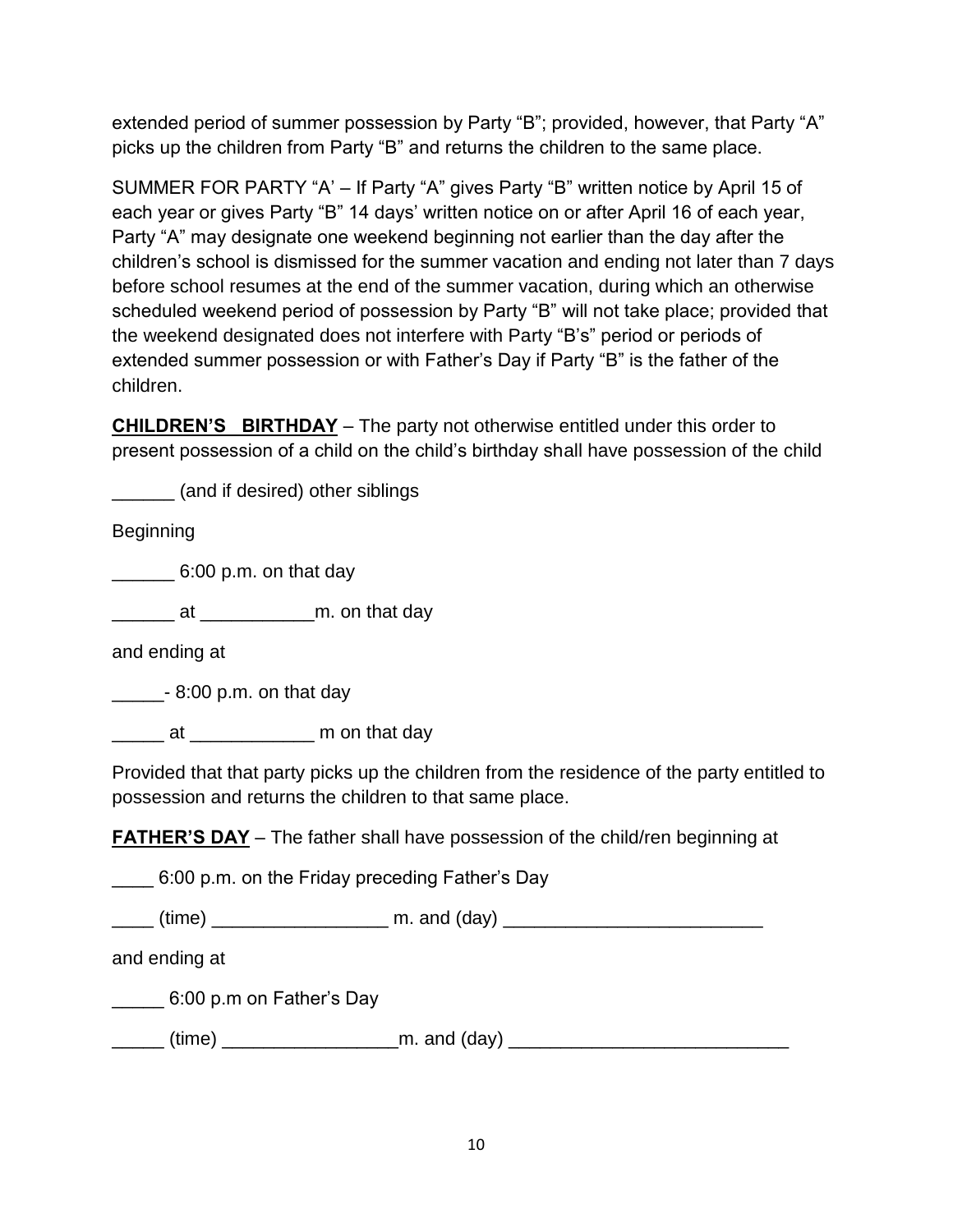Provided that, if he is not otherwise entitled under this order to present possession of the children, he picks up the children from the residence of the party entitled to possession and returns the children to that same place.

**MOTHER'S DAY** The Mother shall have possession of the child/ren beginning at

\_\_\_\_ 6:00 p.m. on the Friday preceding Mother's Day

 $\Box$  (time)  $\Box$  m. and (day)  $\Box$ 

and ending at

\_\_\_\_\_ 6:00 p.m on Mother's Day

 $(time)$  and  $(day)$  and  $(day)$ 

Provided that, if she is not otherwise entitled under this order to present possession of the children, she picks up the children from the residence of the party entitled to possession and returns the children to that same place.

### **IF MOTHER AND FATHER RESIDE OVER 100 MILES APART COMPLETE SPECIAL PROVISIONS FROM THE TEXAS FAMILY CODE REGARDING PERIODS OF POSSESSION BELOW.**

Summer: \_\_\_\_\_\_\_\_\_\_\_\_\_\_\_\_\_\_\_\_\_\_\_\_\_\_\_\_\_\_\_\_\_\_\_\_\_\_\_\_\_\_\_\_\_\_\_\_\_\_\_\_\_\_\_\_\_\_\_ \_\_\_\_\_\_\_\_\_\_\_\_\_\_\_\_\_\_\_\_\_\_\_\_\_\_\_\_\_\_\_\_\_\_\_\_\_\_\_\_\_\_\_\_\_\_\_\_\_\_\_\_\_\_\_\_\_\_\_\_\_\_\_\_\_\_\_ \_\_\_\_\_\_\_\_\_\_\_\_\_\_\_\_\_\_\_\_\_\_\_\_\_\_\_\_\_\_\_\_\_\_\_\_\_\_\_\_\_\_\_\_\_\_\_\_\_\_\_\_\_\_\_\_\_\_\_\_\_\_\_\_\_\_\_ Spring Break: \_\_\_\_\_\_\_\_\_\_\_\_\_\_\_\_\_\_\_\_\_\_\_\_\_\_\_\_\_\_\_\_\_\_\_\_\_\_\_\_\_\_\_\_\_\_\_\_\_\_\_\_\_\_\_\_ \_\_\_\_\_\_\_\_\_\_\_\_\_\_\_\_\_\_\_\_\_\_\_\_\_\_\_\_\_\_\_\_\_\_\_\_\_\_\_\_\_\_\_\_\_\_\_\_\_\_\_\_\_\_\_\_\_\_\_\_\_\_\_\_\_\_\_ \_\_\_\_\_\_\_\_\_\_\_\_\_\_\_\_\_\_\_\_\_\_\_\_\_\_\_\_\_\_\_\_\_\_\_\_\_\_\_\_\_\_\_\_\_\_\_\_\_\_\_\_\_\_\_\_\_\_\_\_\_\_\_\_\_\_\_ Special Travel Provisions: **Example 2018** \_\_\_\_\_\_\_\_\_\_\_\_\_\_\_\_\_\_\_\_\_\_\_\_\_\_\_\_\_\_\_\_\_\_\_\_\_\_\_\_\_\_\_\_\_\_\_\_\_\_\_\_\_\_\_\_\_\_\_\_\_\_\_\_\_\_\_

\_\_\_\_\_\_\_\_\_\_\_\_\_\_\_\_\_\_\_\_\_\_\_\_\_\_\_\_\_\_\_\_\_\_\_\_\_\_\_\_\_\_\_\_\_\_\_\_\_\_\_\_\_\_\_\_\_\_\_\_\_\_\_\_\_\_\_